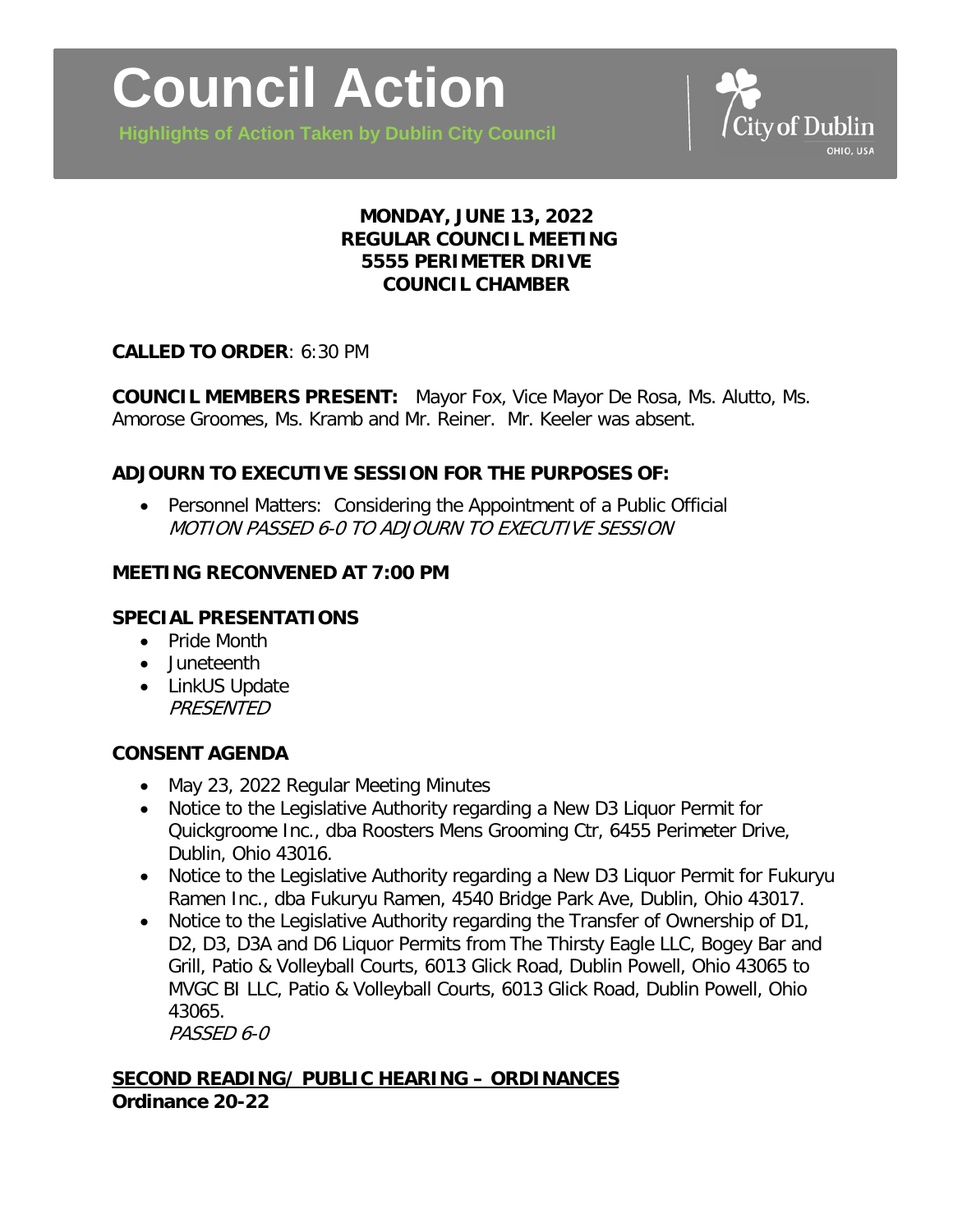Council Action Summary June 13, 2022 Page 2

Declaring the Improvement to Certain Parcels of Real Property in the City's Bridge Street District to be a Public Purpose and Exempt from Taxation, Providing for the Collection and Deposit of Service Payments, Specifying the Purposes for which those Service Payments may be Expended and Authorizing Compensation Payments to the Dublin City School District and the Tolles Career and Technical Center

PASSED 6-0

### **Ordinance 21-22**

Adopting the Proposed Tax Budget for Fiscal Year 2023 PASSED 6-0

#### **Ordinance 22-22**

Amending the Annual Appropriations Ordinance for the Fiscal Year Ending December 31, 2022

PASSED 6-0

### **Ordinance 23-22**

Amendment to Zoning Code Section 153.999 to Update the Penalty Code Regarding Demolition of Historic Structures

PASSED 6-0

## **INTRODUCTION/FIRST READING/ PUBLIC HEARING - ORDINANCES Ordinance 24-22**

Authorizing the City Manager to Enter into an Infrastructure Agreement with EG Retail (America) LLC for the Turkey Hill Project

RECEIVED FIRST READING. SECOND READING/PUBLIC HEARING IS SCHEDULED FOR THE JUNE 27, 2022 COUNCIL MEETING.

MOTION CARRIED 6-0 TO WAIVE COUNCIL RULES OF ORDER AND CONSIDER ORDINANCES 25-22, 26-22 AND 27-22 TOGETHER.

#### **Ordinance 25-22**

Authorizing the City Manager to Execute and Accept Necessary Conveyance Documents and Contracts to Acquire Certain Property Located on Shawan Falls Drive, Identified as Franklin County Parcel Number 273-000797-00 from OhioHealth Corporation, an Ohio Not-for-Profit Corporation for the Public Purpose of Replacing the Shawan Falls Drive Bridge which Shall be Open to the Public Without Charge

#### **Ordinance 26-22**

Authorizing the City Manager to Execute and Accept Necessary Conveyance Documents and Contracts to Acquire Certain Property Located on Shawan Falls Drive, Identified as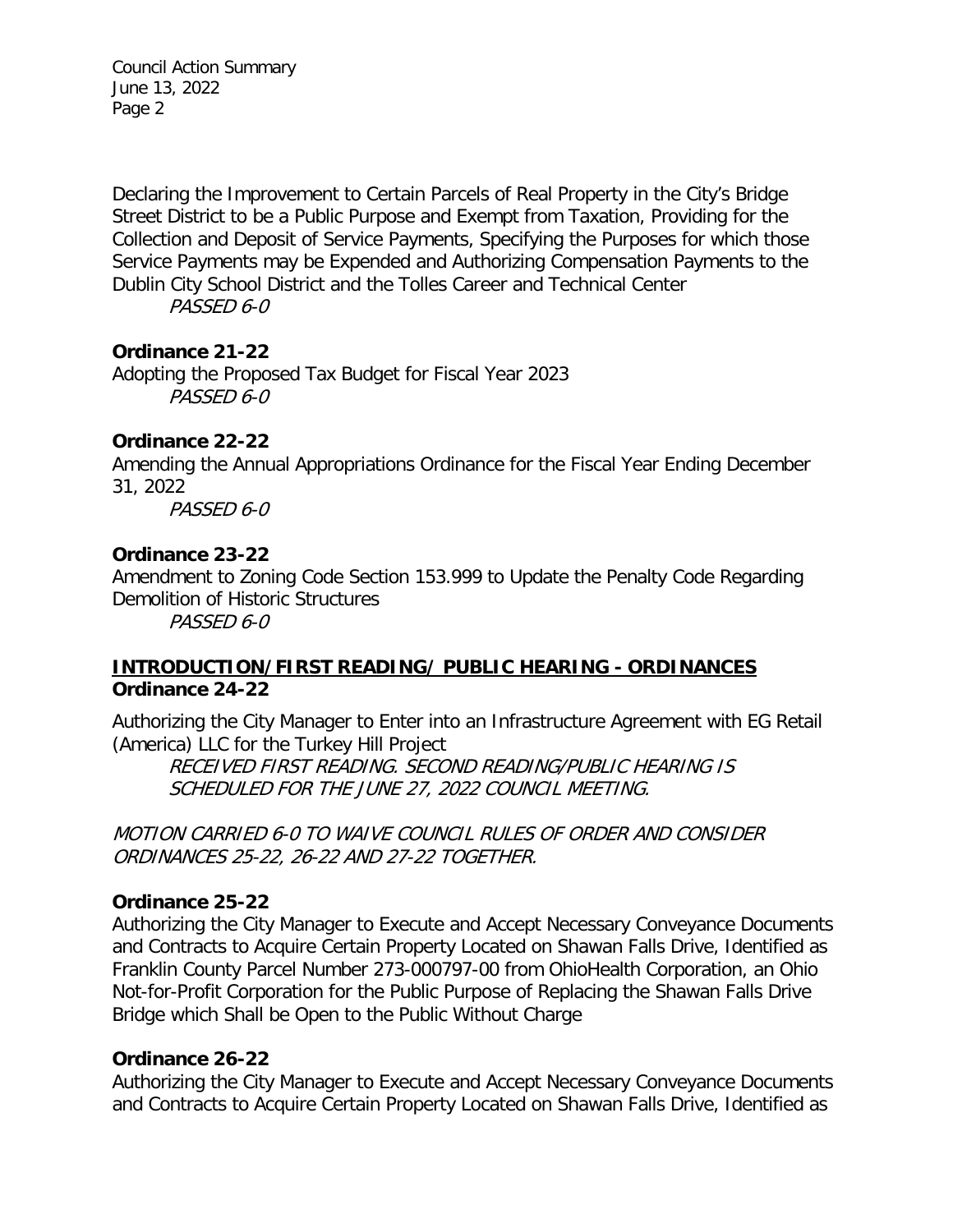Council Action Summary June 13, 2022 Page 3

Franklin County Parcel Numbers 273-000785-00 and 273-000786-00 from 220 W. Bridge St., LLC, an Ohio Limited Liability Company, for the Public Purpose of Replacing the Shawan Falls Drive Bridge which Shall be Open to the Public Without Charge

### **Ordinance 27-22**

Authorizing the City Manager to Execute and Accept Necessary Conveyance Documents and Contracts to Acquire Certain Property Located on Shawan Falls Drive, Identified as Franklin County Parcel Number 273-002485-00 from Biscar Properties, LLC, for the Public Purpose of Replacing the Shawan Falls Drive Bridge which Shall be Open to the Public Without Charge

RECEIVED FIRST READING. SECOND READING/PUBLIC HEARING IS SCHEDULED FOR THE JUNE 27, 2022 COUNCIL MEETING.

# **INTRODUCTION/PUBLIC HEARING/VOTE – RESOLUTIONS**

### **Resolution 27-22**

Accepting the Lowest and Best Bid for the 2022 Sidewalk Maintenance Program PASSED 6-0

## **Resolution 28-22**

Accepting the Lowest and Best Bid for the 2022 Sanitary Sewer Lining Project PASSED 6-0

## **Resolution 29-22**

Addressing the Provisions of Amended Substitute House Bill 172 concerning the Right of Municipalities to Retain the Regulations and Prohibitions on the Possession, Discharge, Ignition and Exploding of Fireworks that Existed Prior to the Enactment of Amended Substitute House Bill 172

PASSED 6-0

## **OTHER BUSINESS**

• South Franklin Street Improvements Presentation MOTION CARRIED 6-0 TO ACCEPT STAFF RECOMMENDATIONS REGARDING THE SOUTH FRANKLIN STREET IMPROVEMENT PROJECT.

• Waterways Maintenance Program MOTION CARRIED 6-0 TO ACCEPT THE PUBLIC SERVICES COMMITTEE'S RECOMMENDATION AND IMPLEMENT THE ACCELERATED WATERWAYS MAINTENANCE PROGRAM SCENARIO